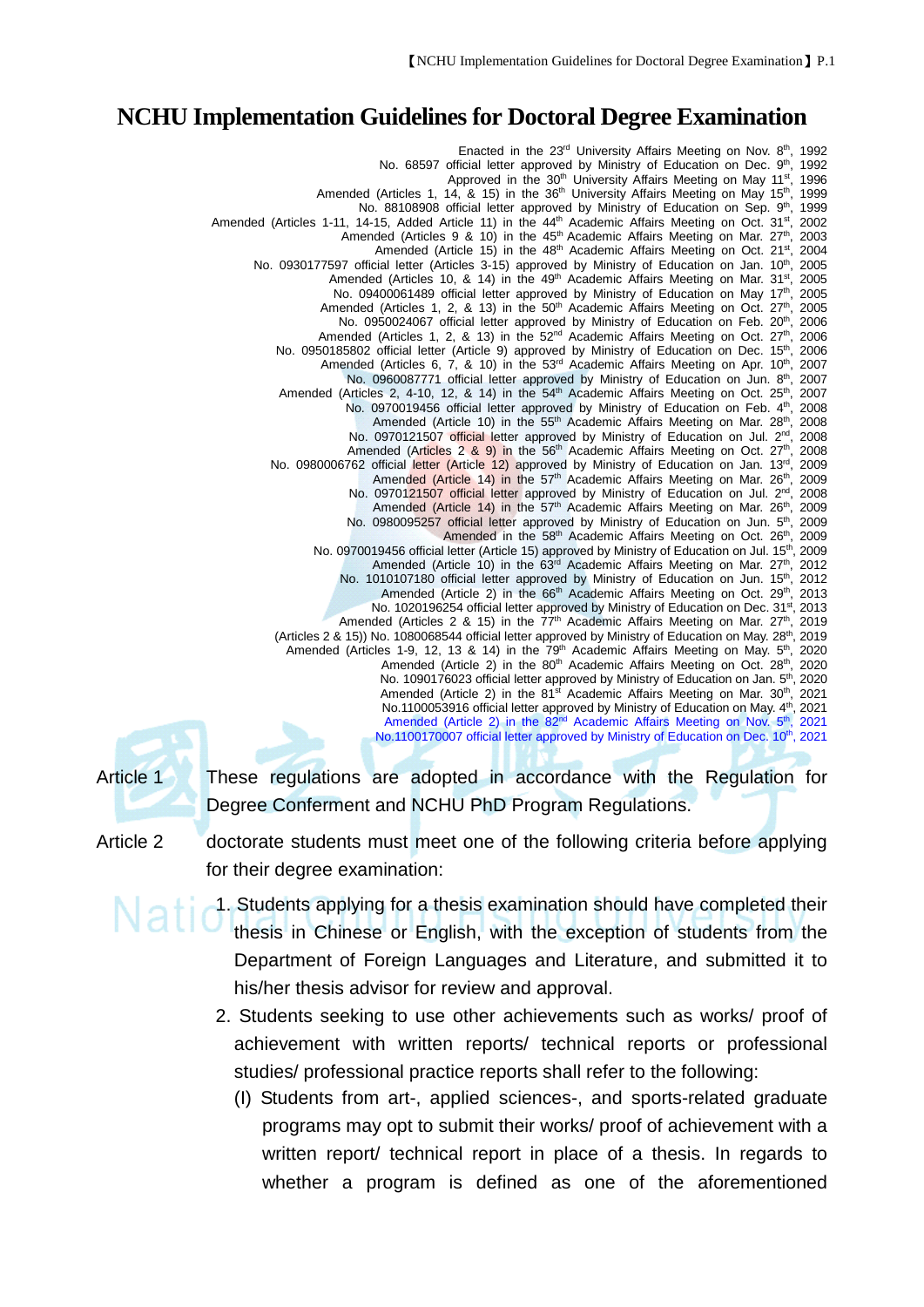programs, the program should raise this matter with the University Affairs Committee for approval.

(II) Graduate programs listed in the previous items may allow works/ proof of achievement with written reports or technical reports in place of a thesis. For the scope, format, content, and other related regulations, please refer to related regulations issued by the Ministry of Education.

Before applying for the degree examination, students should submit their thesis, works/ proof of achievement with written reports, or technical reports to their advisors or relevant meetings to ensure the subject and content complies with the professional discipline of the student's major (department or degree program) and then to the Examination Committee members for review by each major (department & degree program) before the examination.

A thesis, work, proof of achievement, written report, or technical report that has already been submitted to obtain a degree in Taiwan or abroad may not be submitted as the thesis, work, proof of achievement, written report, technical report, or professional studies report referred to the first item. This restriction does not apply, however, if NCHU has engaged in institutional collaboration with a university abroad and the two universities have jointly supervised the thesis or dissertation and the two universities have each separately conferred a corresponding degree.

Article 3 NCHU's Doctoral Degree Examination (oral defense examination) will be held by the NCHU Examination Committee. The Examination Committee consists of 5 to 9 members; at least one third of the members shall be from universities other than NCHU. Graduate student's spouse or relatives within the third-degree of kinship (including relatives by blood and affinity) are prohibited from acting as the graduate student's thesis advisor or degree examination committee member.

> A student's thesis advisor is included in the Examination Committee, but is not allowed to be the committee convener. Members of the Examination Committee are recommended by the thesis advisor, approved the department/graduate program/degree program, and reported to the NCHU president by the chair of the department/graduate program/degree program. Members of the Examination Committee must specialize in the realm which the doctoral candidate is studying, and must fulfill one of the requirements below:

- 1. Being or was a professor or an associate professor.
- 2. An academician, or researcher who is or was a research fellow or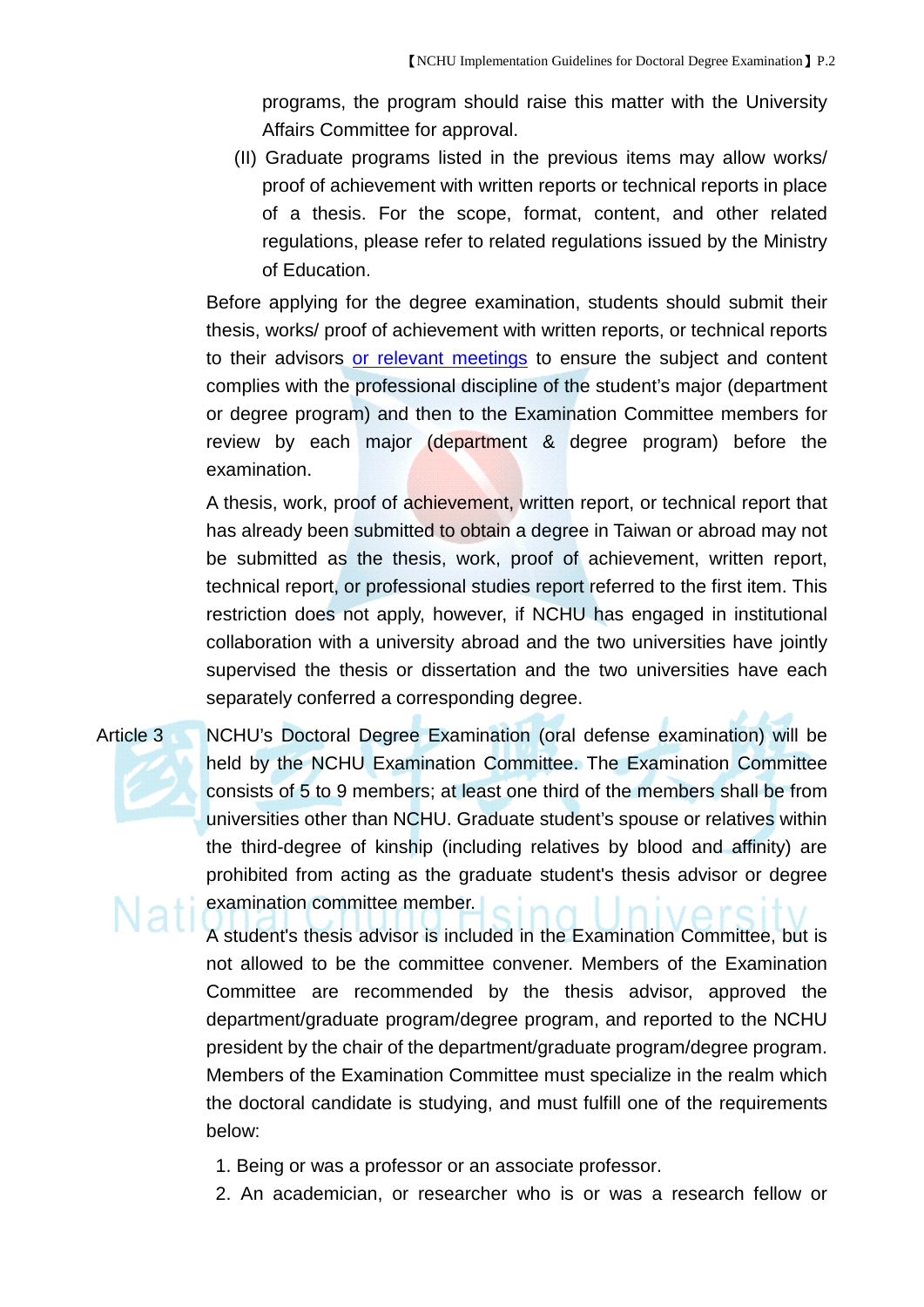associate research fellow in Academia Sinica.

- 3. Have obtained a doctoral degree and had outstanding academic performance.
- 4. Have specialties in rare or extraordinary subjects or being abundant in practical experiences and have great academic achievement.

Details regarding qualifications specified in 3 to 4 shall be determined by the general meetings or the academic affair meetings of respective department, institute or college that is awarding the degree.

- Article 4 PhD graduate students who pass the PhD Qualification Examination may apply for the PhD Degree Candidacy and are allowed to attend the Candidacy Examination. The qualifications for PhD Degree Candidacy are specified in other relevant regulations.
- Article 5 Students who intend to apply for the PhD Examination, shall first pass the evaluation for the PhD Degree Qualification 20 days before the degree examination is held. In addition, students must fill-out the degree examination application, have the sealed/stamped approval of the instructor and the chair of the department/graduate program/degree program. They must then submit it to the Office of Academic Affairs for the University President's approval.
- Article 6 The time and the location of the PhD Degree Examination will be determined by the department/graduate program/degree program, and the Examination Committee members.
- Article 7 The degree examination is open to the public, and the Examination Committee convener must appoint a person to record the process of the examination. When the Examination Committee scores the performance, all audience members must leave the room. A record of the entire examination process will be kept by each department/graduate program/degree program. Scores will be sent to the Division of Registrar for recording.

The recruiter determines the score by averaging scores given by each member of the Examination Committee. Score is shown on transcripts signed by all committee members and the chair of the department/graduate program/degree program.

The passing grade is 70 or above; if one third of all members give scores less than 70, the student shall fail the oral examination and the average is insignificant.

The Committee members shall attend the examination in person and are not allowed to delegate his/her power to others. Two thirds of the Examination Committee members shall attend, and the minimum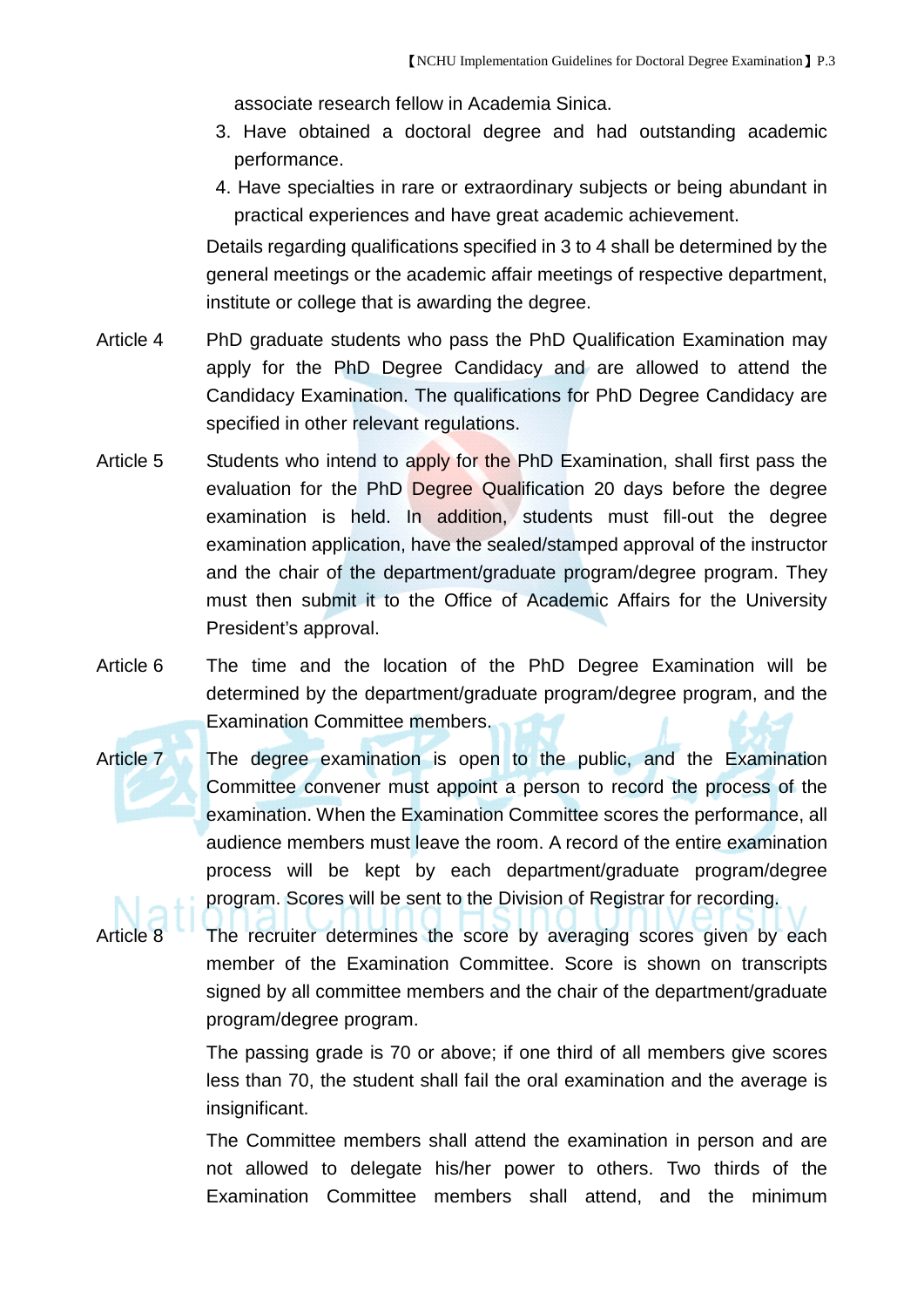attendance is five; moreover, one third of the attending members shall be from other universities.

Article 9 Graduate students who wish to take degree examination must submit the Degree Examination Result Notice before the end of August (submitted in the second semester) or the beginning of the second semester (submitted in the first semester). Those who have passed the examination and fulfilled all graduation requirements shall complete the 'Procedures for Leaving School." In this case, the students' graduation date is the end of final exam months (either June or January).

> For students who complete the "Procedures for Leaving School" before the final exam months (January or June) and who have taken no credit courses other than Thesis Writing during that semester, the date of degree awarded is based on the actual time when the Procedures for Leaving School are completed.

> Students who fail to submit the Degree Exam Result Notice and complete the "Procedures for Leaving School" before the deadline are required to register for the next semester. The date of degree awarded is based on the actual time when the Procedures for Leaving School are completed.

> A thesis, written report, or technical report with passing score, signed by the examination committee, must be attached to the said notice. Record of failing score is sent to the Office of Academic Affairs by the department/graduate program/degree program for record. Students who fail the examination may retake the examination in the next semester or the next year if it is within the permitted length of study. If the score of the second exam is above 70, the exam score is still recorded as 70. Students who fail the second degree examination must withdraw from the program.

- Article 10 Graduate students who, for acceptable reasons, cannot attend the thesis examination on schedule must submit the 「Thesis Examination Cancel Notice postume thesis examination provided that it is within the permitted length of study. The said notice shall be signed by the thesis advisor and chair of the department/graduate program/degree program, and sent to the Division of Registrar. Students who complete the aforementioned procedures may set a new thesis exam date in accordance with relevant regulations.
- Article 11 The graduating grade of the PhD student is the average of the grades earned in all academic semesters and the grade of the PhD Candidacy Examination, combined.
- Article 12 Students who are in the direct PhD program but cease studying for their